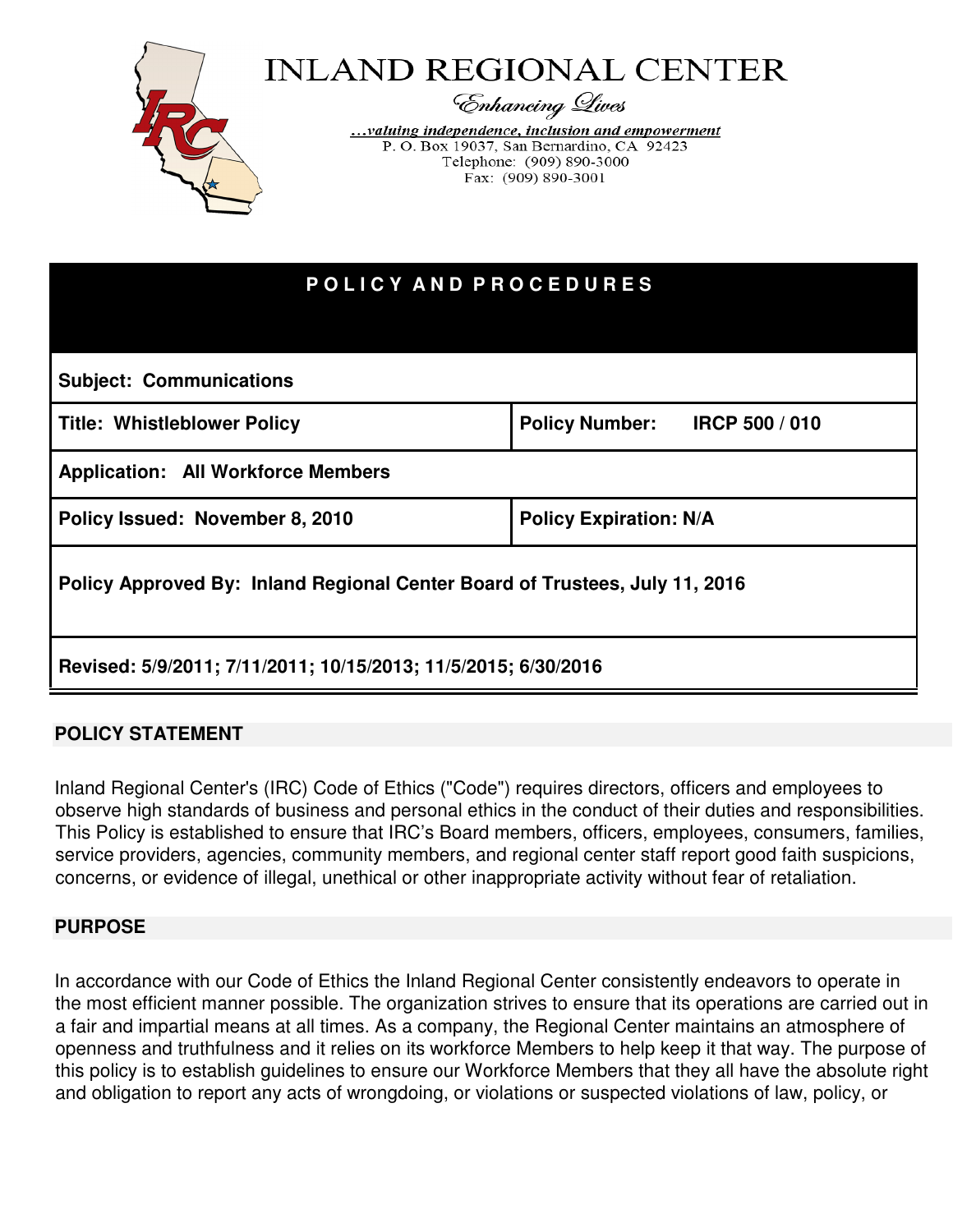practice without fear of retaliation in any way. Further, this policy assures all of IRC's Workforce Members, to include Board members, consumers, families, service providers, agencies, community members, and contract staff remain comfortable in reporting in good faith all suspicions, concerns, or evidence of illegal, unethical or other inappropriate activity again, without fear of retaliation.

# **STANDARDS**

- 1. Department of Developmental Services' Whistleblower Policy delineated:
	- a. An "improper regional center activity" means an activity by a regional center Workforce Member in the conduct of regional center business that is a violation of a state or federal law or regulation; violation of contract provisions; fraud or fiscal malfeasance; misuse of government property, or constitutes gross misconduct, incompetency, or inefficiency.
	- b. An "improper vendor/contractor activity" means an activity by a regional center Workforce Member in the provision of DDS funded services, that is a violation of a state or federal law or regulation; violation of contract provisions; fraud or fiscal malfeasance; misuse of government property; or constitutes gross misconduct, incompetency, or inefficiency.
- 2. Reporting Responsibility It is the responsibility of all Workforce Members to comply with the IRC Code of Ethics and to report any wrongdoing, or violations or suspected violations in accordance with this policy.
- 3. Protection of Reporters No Workforce Member who, in good faith, reports a violation in accordance with this Whistleblower policy shall suffer harassment, retaliation or any adverse employment consequence as a result of filing such report of a violation.
	- a. Any Workforce Member(s) who retaliate(s) against someone who has reported a violation in good faith is subject to discipline up to and including immediate termination of employment.
	- b. This Whistleblower Policy is intended to encourage and enable employees and others to raise serious concerns within IRC prior to seeking resolution outside Inland Regional Center.
- 4. Reporting Procedures
	- a. The Executive Director of the Inland Regional Center maintains an open door policy. In accordance with this edict, all Workforce Members are encouraged to practice this as well, and to keep their doors open to anyone desiring to file a complaint or an allegation in accordance with this policy.
	- b. Workforce Members, including Directors, Officers, employees, as well as any consumers, families, service providers, agencies, community members, and/or contract staff are encouraged to approach any Director, Officer, or employee and share their questions, concerns, suggestions or complaints, or evidence of wrongdoing, so that their concerns can be properly addressed.
	- c. **Complaints may be filed anonymously with the Regional Center staff or Board of Trustees by one of the following means:**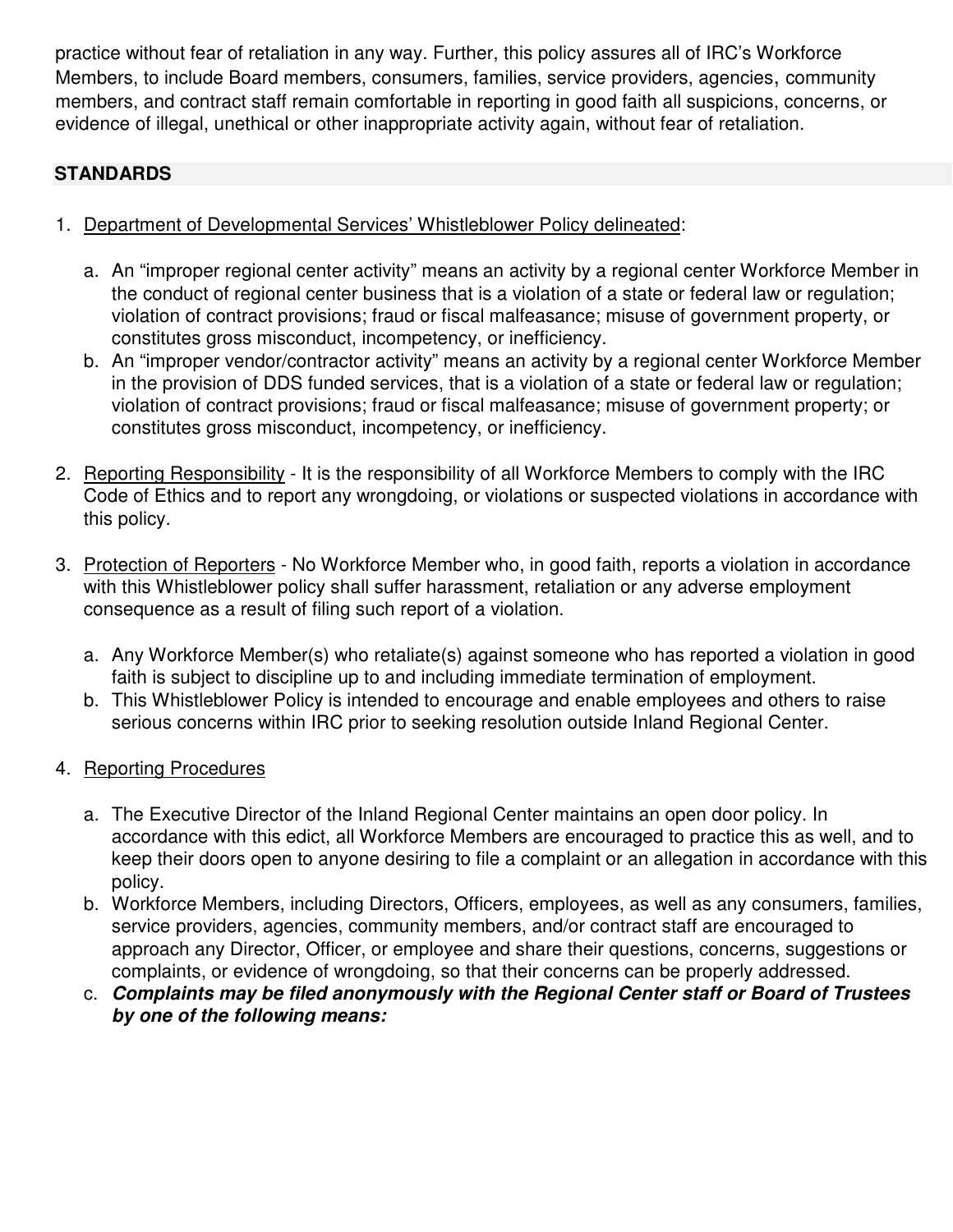i. The Executive Directors may be contacted at:

Lavinia Johnson Executive Director Inland Regional Center 1365 S. Waterman Avenue San Bernardino, CA 92408 Office: (909) 890-3400 Fax: (909) 890-3495 https://inlandrc.seamlessdocs.com/f/IRCWhistleExec

ii. The Human Resources Department may be contacted at:

HR Manager Inland Regional Center 1365 S. Waterman Avenue San Bernardino, CA 92408 Office: (909) 890-3450 Fax: (909) 890-3352 https://inlandrc.seamlessdocs.com/f/IRCWhistleHRMgr

iii. The IRC Board of Trustees Executive Committee may be contacted at:

https://inlandrc.seamlessdocs.com/f/IRCWhistleBoard

iv. The IRC Managers "At Large" may be contacted at:

https://inlandrc.seamlessdocs.com/f/IRCWhistleMgr

- d. Complaints may also be filed directly with the Department of Developmental Services by one of the following means:
	- i. DDS Community Operations Division 600 9th Street, Room 320, MS 3-9 Sacramento, CA 95814 Office - (916) 654-1958 Fax (916) 654-1987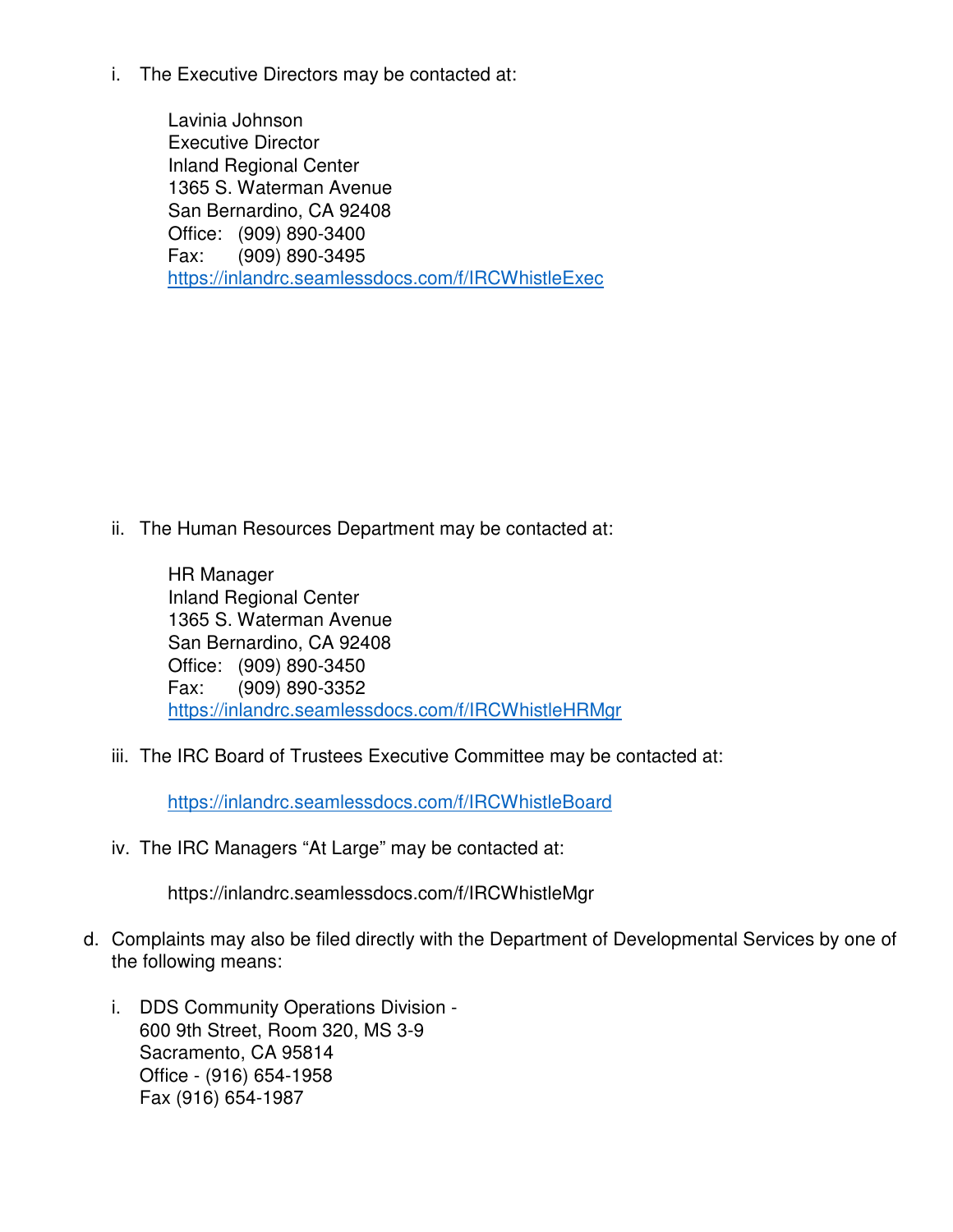- ii. Community Services and Supports Division (for Early Start Program Services) 1600 9th Street, Room 340, MS 3-24 Sacramento, CA 95814 Office - (916) 654-2716 Fax (916) 654-3020
- 5. Process of Investigation
	- a. A Whistleblower complaint from any source may be received by the persons listed above in paragraph #4 via telephone, fax, email, in person, and/or anonymously.
	- b. All Whistleblower complaints will be promptly investigated by appropriate authority and corrective action will be taken if warranted by the investigation. While the individual receiving the complaint may not be the individual that ultimately investigates the matter, their name and identifying information shall also be noted in the investigative files.
	- c. In all cases the recipient of the Whistleblower complaint shall endeavor to obtain and document the following information:
		- i. Complainant's name
		- ii. Contact information iii. Nature of complaint
		- iv. Who or what the complaint is regarding
		- v. Names of possible witnesses and/or victims
		- vi. The date and time complaint was received
	- d. If the complaint is received anonymously it will nonetheless be investigated, just as all other complaints are.
	- e. Investigative Purpose
		- i. The purpose of any investigation is to determine the facts of the incident, whatever they may be.
		- ii. Investigators shall complete all investigations with an open mind and without any preconceived notions as to the facts of the incident.
		- iii. The ultimate goal of any Whistleblower investigation is to uncover the truth.
	- f. At the conclusion of a Whistleblower investigation, and if appropriate, the investigating person or other responsible party shall notify the complainant of any conclusions reached through the investigation and any action taken. This information will only be provided to the extent that it does not breech any confidentiality. Releasing confidential or personnel information may sometimes be inappropriate.

# 6. Confidentiality

- a. Whistleblower complaints may be submitted on a confidential basis by the complainant.
- b. While knowing the source of a complaint will greatly aid any investigation, a complaint may still be submitted anonymously.
	- i. IRC will do everything possible to maintain the confidentiality of a complaint making a Whistleblower complaint if the complaint requests confidentiality.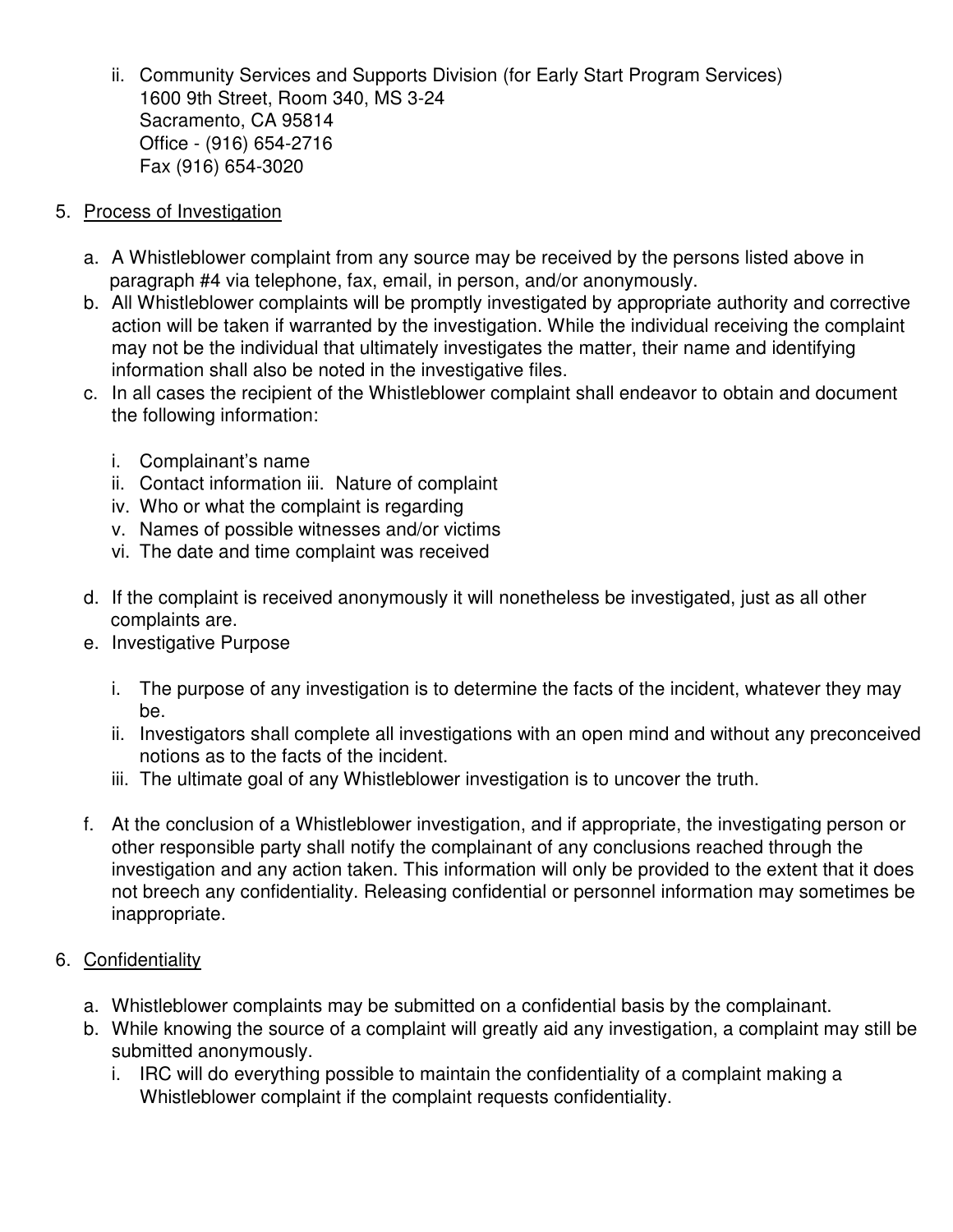- ii. In the rare circumstances where IRC is unable to maintain confidentiality due to its statutory responsibilities (including ensuring the health and safety of consumers and regional center contract compliance), IRC will attempt to inform the complainant of its need to disclose certain information prior to releasing identifying information.
- iii. Additionally, the identity of the complainant may be revealed to appropriate law enforcement agencies conducting a criminal investigation.
- iv. All mandatory abuse reporting requirements will remain in effect as an exception to confidentiality.

#### **DEFINITIONS**

- 1. **Inland Regional Center Employee** Individuals classified as either full-time or part-time employees of the IRC.
- 2. **Board / Committee Member** Duly elected members of the IRC Board of Trustees as set forth in the IRC Bylaws or any individual either appointed or elected to any committee of the IRC Board of Trustees.
- 3. **Contractor/Agent/Consultant** Any independent contractor; agent, or consultant doing any business with the IRC, whether paid or unpaid.
- 4. **Workforce Members** All Regional Center full-time employees, part-time employees, temporary employees, Board members, Committee members, authorized consultants, contractors, and vendors.

### **PROCEDURES FOR POLICY COMPLIANCE**

- 1. Notification and Review of Whistleblower Policy
	- a. The IRC Executive Director, Directors, Board Members, and all Inland Regional Center Employees are required to review this Whistleblower policy at a minimum of once each year.
	- b. Human Resources Department will document employee's receipt and review of this policy annually.
	- c. The Whistleblower policy will be posted on the website at http://inlandrc.org/about-us/policiesperformance-contracts/
	- d. Board members will receive copies and review policy annually.
	- e. Consumers, families, and vendors will receive annual notification on how to access the policy.

### 2. If You See Something, Say Something

- a. All IRC Workforce Members are expected to represent and conduct themselves in an appropriate manner and in compliance with all laws, rules, and regulations at all times.
- b. IRC Workforce Members are expected to zealously protect the welfare of all consumers and all other Workforce Members.
- c. In any instance where a Workforce Member becomes aware of an incident that may constitute a "…violation of a state or federal law or regulation; violation of contract provisions; fraud or fiscal malfeasance; misuse of government property, or constitutes gross misconduct, incompetency, or inefficiency…" committed by another Workforce Member, they are expected to promptly report such issue to one of the parties identified above in paragraph #4.